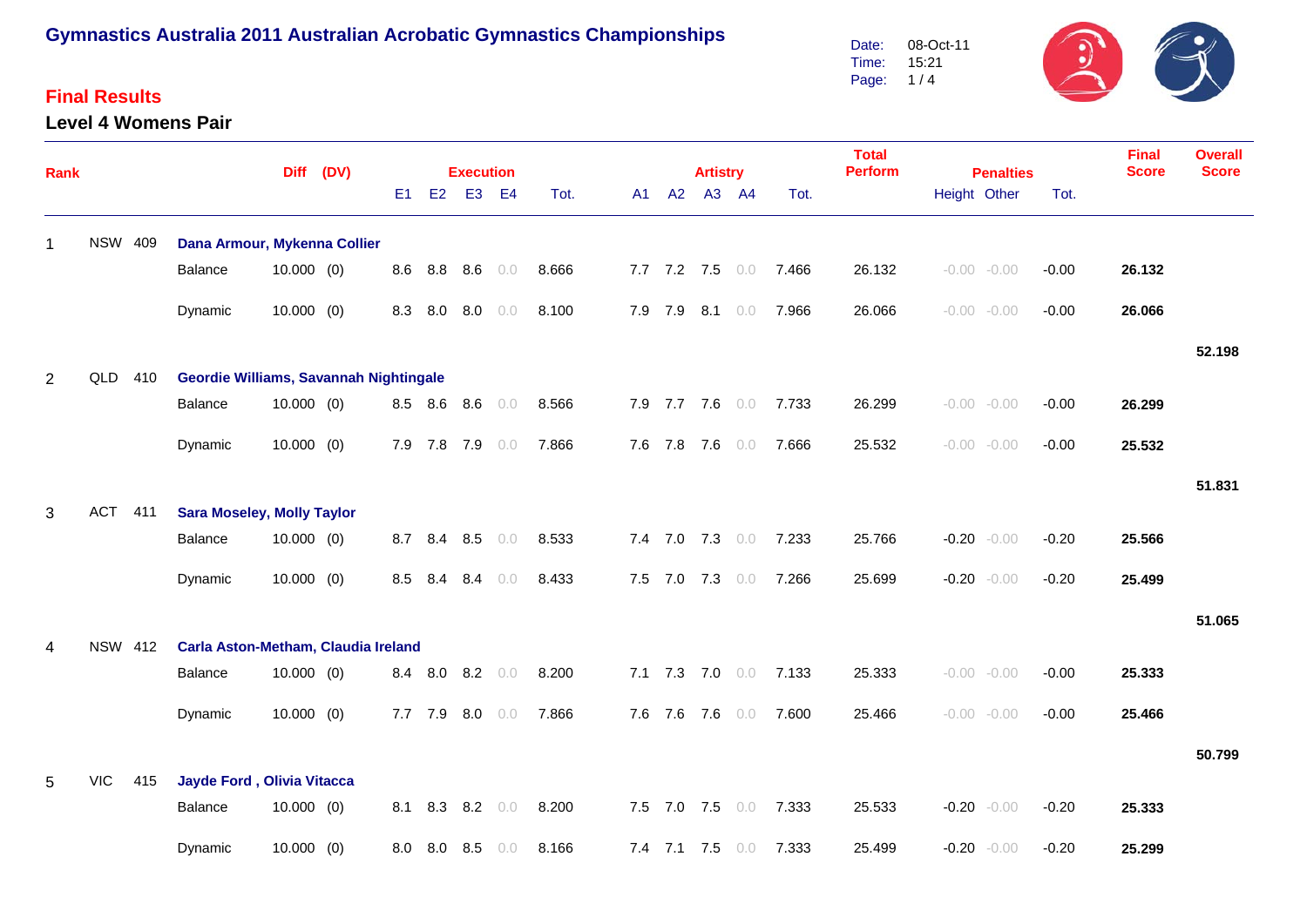### **Final Results**

**Level 4 Womens Pair**



| Rank           |                |     |                              | <b>Diff</b>  | (DV) | <b>Execution</b> |             |                 |     |       |    |                   | <b>Artistry</b> |       |       | <b>Total</b><br><b>Perform</b><br><b>Penalties</b> |              |                |         | <b>Final</b><br><b>Score</b> | <b>Overall</b><br><b>Score</b> |
|----------------|----------------|-----|------------------------------|--------------|------|------------------|-------------|-----------------|-----|-------|----|-------------------|-----------------|-------|-------|----------------------------------------------------|--------------|----------------|---------|------------------------------|--------------------------------|
|                |                |     |                              |              |      | E <sub>1</sub>   | E2          | E <sub>3</sub>  | E4  | Tot.  | A1 | A2                |                 | A3 A4 | Tot.  |                                                    | Height Other |                | Tot.    |                              |                                |
|                | QLD 405        |     | Akina Kinja, Yasmin Murray   |              |      |                  |             |                 |     |       |    |                   |                 |       |       |                                                    |              |                |         |                              | 50.632                         |
| 6              |                |     | Balance                      | $10.000$ (0) |      |                  |             | 8.3 8.1 7.9 0.0 |     | 8.100 |    | 7.5 7.4 7.3 0.0   |                 |       | 7.400 | 25.500                                             |              | $-0.00 - 0.00$ | $-0.00$ | 25.500                       |                                |
|                |                |     | Dynamic                      | $10.000$ (0) |      |                  |             | 7.6 7.7 7.2 0.0 |     | 7.500 |    | 7.4 7.8 7.3 0.0   |                 |       | 7.500 | 25.000                                             |              | $-0.00 - 0.00$ | $-0.00$ | 25.000                       |                                |
|                |                |     |                              |              |      |                  |             |                 |     |       |    |                   |                 |       |       |                                                    |              |                |         |                              | 50.500                         |
| $\overline{7}$ | <b>NSW 414</b> |     | Lauren Condon, Matilda Narvo |              |      |                  |             |                 |     |       |    |                   |                 |       |       |                                                    |              |                |         |                              |                                |
|                |                |     | Balance                      | 10.000(0)    |      |                  |             | 8.1 8.6 8.6     | 0.0 | 8.433 |    | 7.3 7.1 7.4 0.0   |                 |       | 7.266 | 25.699                                             |              | $-0.00 - 0.00$ | $-0.00$ | 25.699                       |                                |
|                |                |     | Dynamic                      | $10.000$ (0) |      |                  |             | 7.4 7.7 7.2 0.0 |     | 7.433 |    | 7.3 7.1 7.0 0.0   |                 |       | 7.133 | 24.566                                             |              | $-0.00 - 0.00$ | $-0.00$ | 24.566                       |                                |
|                |                |     |                              |              |      |                  |             |                 |     |       |    |                   |                 |       |       |                                                    |              |                |         |                              | 50.265                         |
| 8              | QLD 413        |     | Jasmyn Dew, Jessica Lawrie   |              |      |                  |             |                 |     |       |    |                   |                 |       |       |                                                    |              |                |         |                              |                                |
|                |                |     | Balance                      | $10.000$ (0) |      |                  |             | 8.2 8.3 8.2 0.0 |     | 8.233 |    | 7.5 7.3 7.4 0.0   |                 |       | 7.400 | 25.633                                             |              | $-0.00 - 0.00$ | $-0.00$ | 25.633                       |                                |
|                |                |     | Dynamic                      | $10.000$ (0) |      |                  |             | 7.0 7.2 7.5 0.0 |     | 7.233 |    | 7.0 7.1 7.5 $0.0$ |                 |       | 7.200 | 24.433                                             |              | $-0.00 - 0.00$ | $-0.00$ | 24.433                       |                                |
|                |                |     |                              |              |      |                  |             |                 |     |       |    |                   |                 |       |       |                                                    |              |                |         |                              | 50.066                         |
| 9              | <b>VIC</b>     | 404 | Erin Keegan, Amy Pfeifer     |              |      |                  |             |                 |     |       |    |                   |                 |       |       |                                                    |              |                |         |                              |                                |
|                |                |     | Balance                      | $10.000$ (0) |      |                  |             | 8.0 7.9 8.3 0.0 |     | 8.066 |    | 7.0 6.6 7.1 0.0   |                 |       | 6.900 | 24.966                                             |              | $-0.00 - 0.60$ | $-0.60$ | 24.366                       |                                |
|                |                |     | Dynamic                      | $10.000$ (0) |      |                  | 7.7 8.2 8.1 |                 | 0.0 | 8.000 |    | 7.6 7.1 7.4 0.0   |                 |       | 7.366 | 25.366                                             |              | $-0.00 - 0.00$ | $-0.00$ | 25.366                       |                                |

**49.732**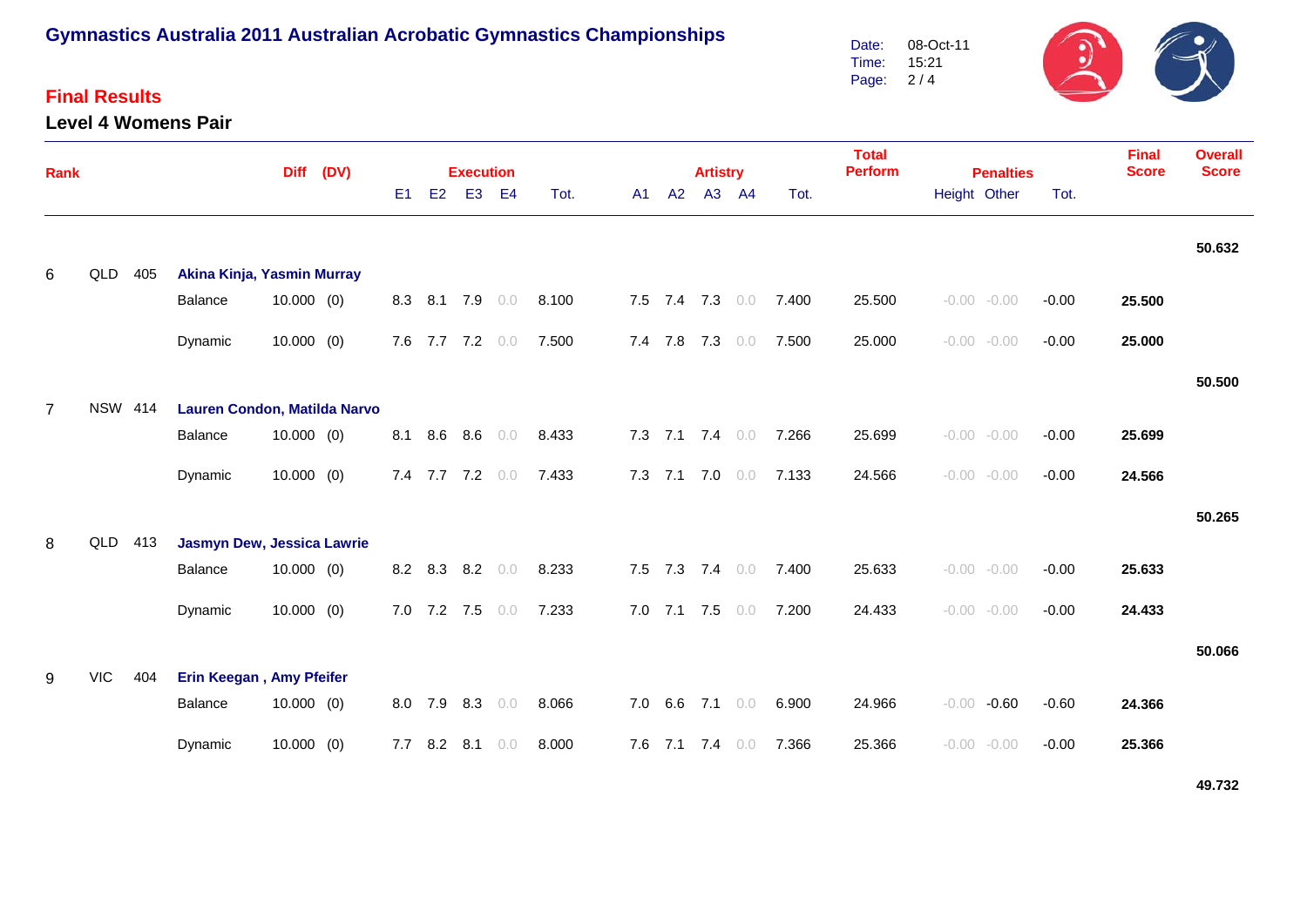### **Final Results**

**Rank**

#### **Level 4 Womens Pair**

**Contract Contract Contract Contract Contract Contract Contract Contract Contract Contract Contract Contract Contract Contract Contract Contract Contract Contract Contract Contract Contract Contract Contract Contract Contr** Date:08-Oct-11Time:15:213 / 4Page:

| al Results<br>el 4 Womens Pair |           |     |                |                  |      |       |                 |    |      | Date:<br>Time:<br>Page: 3/4    | <b>U8-OCI-11</b><br>15:21 | . .  | ╱                            | $\blacktriangleright$          |
|--------------------------------|-----------|-----|----------------|------------------|------|-------|-----------------|----|------|--------------------------------|---------------------------|------|------------------------------|--------------------------------|
|                                | Diff (DV) |     |                | <b>Execution</b> |      |       | <b>Artistry</b> |    |      | <b>Total</b><br><b>Perform</b> | <b>Penalties</b>          |      | <b>Final</b><br><b>Score</b> | <b>Overall</b><br><b>Score</b> |
|                                |           | E1. | E <sub>2</sub> | E3 E4            | Tot. | A1 A2 | A3              | A4 | Tot. |                                | Height Other              | Tot. |                              |                                |

| 10 | <b>ACT</b>     | 408 | <b>Lily Reed, Alessandra Carrera</b>     |              |  |     |             |     |     |       |     |             |                |     |       |        |                |         |         |        |        |
|----|----------------|-----|------------------------------------------|--------------|--|-----|-------------|-----|-----|-------|-----|-------------|----------------|-----|-------|--------|----------------|---------|---------|--------|--------|
|    |                |     | <b>Balance</b>                           | $10.000$ (0) |  | 7.9 | 7.8         | 7.9 | 0.0 | 7.866 | 7.4 | 6.9         | 7.0            | 0.0 | 7.100 | 24.966 | $-0.00 - 0.00$ |         | $-0.00$ | 24.966 |        |
|    |                |     |                                          |              |  |     |             |     |     |       |     |             |                |     |       |        |                |         |         |        |        |
|    |                |     | Dynamic                                  | $10.000$ (0) |  | 7.2 | 6.8         | 7.0 | 0.0 | 7.000 |     | $7.1$ $7.6$ | 7.2            | 0.0 | 7.300 | 24.300 | $-0.00 - 0.00$ |         | $-0.00$ | 24.300 |        |
|    |                |     |                                          |              |  |     |             |     |     |       |     |             |                |     |       |        |                |         |         |        | 49.266 |
| 11 | QLD            | 416 | <b>Skye Ashcroft, Kayleigh Broadwith</b> |              |  |     |             |     |     |       |     |             |                |     |       |        |                |         |         |        |        |
|    |                |     | <b>Balance</b>                           | $10.000$ (0) |  | 7.8 | 8.0         | 8.0 | 0.0 | 7.933 | 7.6 | $7.2$ $7.3$ |                | 0.0 | 7.366 | 25.299 | $-0.20 -0.30$  |         | $-0.50$ | 24.799 |        |
|    |                |     | Dynamic                                  | $10.000$ (0) |  |     | $7.5$ $7.5$ | 7.4 | 0.0 | 7.466 | 6.7 | 6.8         | 7.0            | 0.0 | 6.833 | 24.299 | $-0.20 - 0.00$ |         | $-0.20$ | 24.099 |        |
|    |                |     |                                          |              |  |     |             |     |     |       |     |             |                |     |       |        |                |         |         |        |        |
|    |                |     |                                          |              |  |     |             |     |     |       |     |             |                |     |       |        |                |         |         |        | 48.898 |
| 12 | <b>VIC</b>     | 402 | Zoey Camilleri, Tanya Lanser-Block       |              |  |     |             |     |     |       |     |             |                |     |       |        |                |         |         |        |        |
|    |                |     | Balance                                  | $10.000$ (0) |  | 7.8 | 7.8         | 8.0 | 0.0 | 7.866 | 7.1 | 6.6         | $7.0\quad 0.0$ |     | 6.900 | 24.766 | $-0.20 -0.30$  |         | $-0.50$ | 24.266 |        |
|    |                |     | Dynamic                                  | $10.000$ (0) |  | 7.1 | 6.9         | 7.1 | 0.0 | 7.033 | 7.5 | 7.0         | 7.4            | 0.0 | 7.300 | 24.333 | $-0.20 - 0.00$ |         | $-0.20$ | 24.133 |        |
|    |                |     |                                          |              |  |     |             |     |     |       |     |             |                |     |       |        |                |         |         |        |        |
|    |                |     |                                          |              |  |     |             |     |     |       |     |             |                |     |       |        |                |         |         |        | 48.399 |
| 13 | <b>NSW 407</b> |     | <b>Belinda Bertram, Tahlia Mitchell</b>  |              |  |     |             |     |     |       |     |             |                |     |       |        |                |         |         |        |        |
|    |                |     | <b>Balance</b>                           | $10.000$ (0) |  |     | 8.2 8.3     | 8.3 | 0.0 | 8.266 | 7.5 | 7.0         | 7.1            | 0.0 | 7.200 | 25.466 | $-0.00 - 0.00$ |         | $-0.00$ | 25.466 |        |
|    |                |     | Dynamic                                  | $10.000$ (0) |  |     | 7.4 7.0 7.1 |     | 0.0 | 7.166 | 7.3 | 7.4         | $7.1 \t0.0$    |     | 7.266 | 24.432 | $-0.00$        | $-2.00$ | $-2.00$ | 22.432 |        |
|    |                |     |                                          |              |  |     |             |     |     |       |     |             |                |     |       |        |                |         |         |        |        |
|    |                |     |                                          |              |  |     |             |     |     |       |     |             |                |     |       |        |                |         |         |        | 47.898 |
| 14 | <b>WA</b>      | 401 | <b>Leah Apollos, Ava Delahunty</b>       |              |  |     |             |     |     |       |     |             |                |     |       |        |                |         |         |        |        |
|    |                |     | Balance                                  | $10.000$ (0) |  | 8.0 | 8.4         | 8.4 | 0.0 | 8.266 | 7.3 | 6.9         | 7.2            | 0.0 | 7.133 | 25.399 | $-0.00$        | $-0.60$ | $-0.60$ | 24.799 |        |
|    |                |     | Dynamic                                  | $10.000$ (0) |  | 6.9 | 6.6         | 7.1 | 0.0 | 6.866 |     | 7.2 7.2 7.3 |                | 0.0 | 7.233 | 24.099 | $-0.00 - 1.00$ |         | $-1.00$ | 23.099 |        |